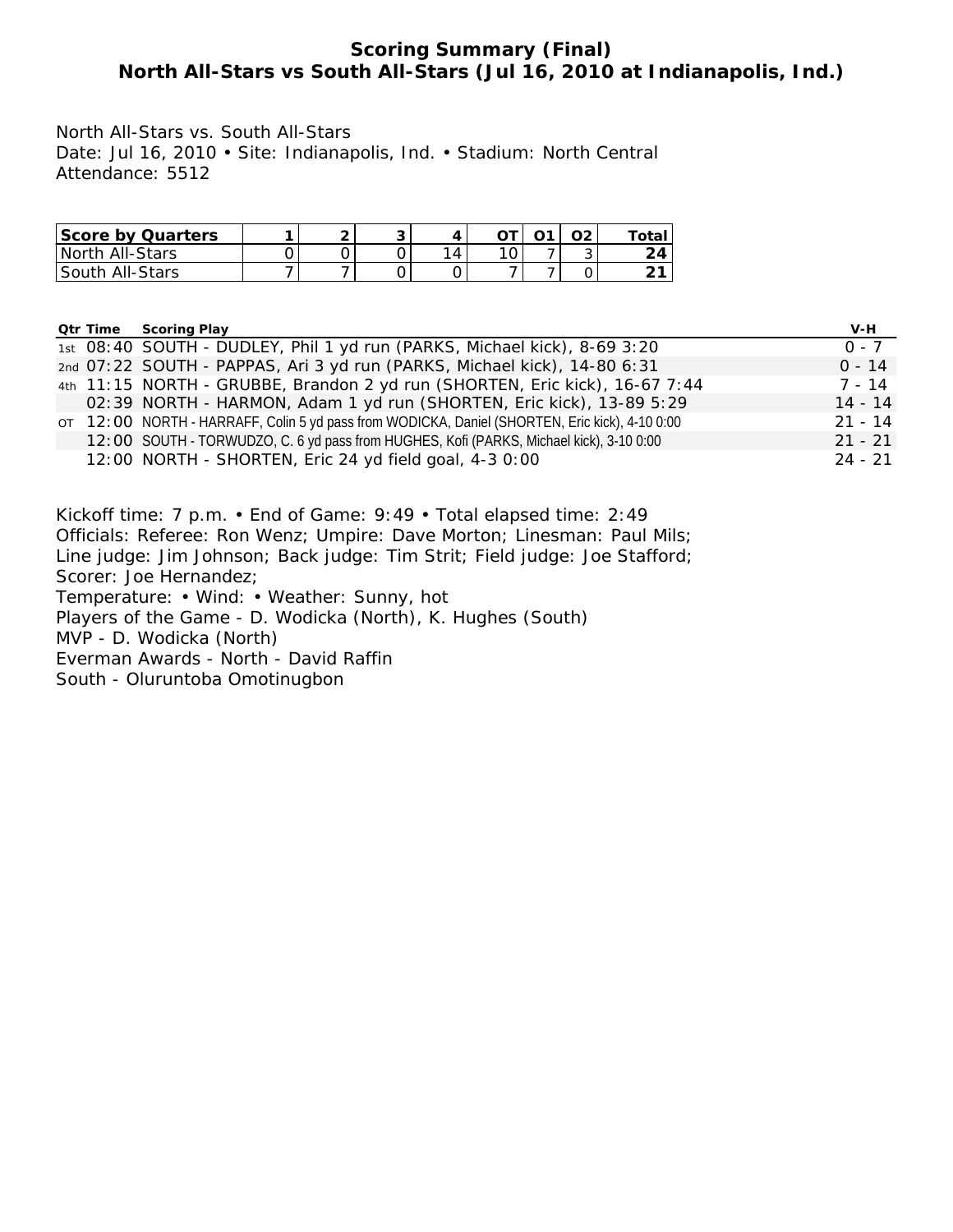# **Team Statistics (Final) North All-Stars vs South All-Stars (Jul 16, 2010 at Indianapolis, Ind.)**

|                                | <b>NORTH</b>   | <b>SOUTH</b>   |
|--------------------------------|----------------|----------------|
| <b>FIRST DOWNS</b>             | 18             | 13             |
| Rushing                        | 13             | 9              |
| Passing                        | 5              | 4              |
| Penalty                        | $\mathbf 0$    | $\overline{O}$ |
| <b>NET YARDS RUSHING</b>       | 277            | 108            |
| <b>Rushing Attempts</b>        | 54             | 31             |
| Average Per Rush               | 5.1            | 3.5            |
| <b>Rushing Touchdowns</b>      | $\overline{2}$ | 2              |
| Yards Gained Rushing           | 284            | 130            |
| Yards Lost Rushing             | 7              | 22             |
| <b>NET YARDS PASSING</b>       | 108            | 150            |
| Completions-Attempts-Int       | $9 - 15 - 0$   | $13 - 23 - 1$  |
| Average Per Attempt            | 7.2            | 6.5            |
| Average Per Completion         | 12.0           | 11.5           |
| Passing Touchdowns             | 1              | 1              |
| <b>TOTAL OFFENSE YARDS</b>     | 385            | 258            |
| Total offense plays            | 69             | 54             |
| Average Gain Per Play          | 5.6            | 4.8            |
| Fumbles: Number-Lost           | $0 - 0$        | $0 - 0$        |
| Penalties: Number-Yards        | $2 - 12$       | $2 - 18$       |
| PUNTS-YARDS                    | $1 - 32$       | $2 - 66$       |
| Average Yards Per Punt         | 32.0           | 33.0           |
| Net Yards Per Punt             | 32.0           | 33.0           |
| Inside 20                      | 0              | $\mathbf{1}$   |
| 50+ Yards                      | 0              | 0              |
| Touchbacks                     | $\mathbf 0$    | 0              |
| Fair catch                     | 0              | 1              |
| KICKOFFS-YARDS                 | $3 - 162$      | $3 - 160$      |
| Average Yards Per Kickoff      | 54.0           | 53.3           |
| Net Yards Per Kickoff          | 24.7           | 37.7           |
| Touchbacks                     | 0              | 0              |
| Punt returns: Number-Yards-TD  | $0 - 0 - 0$    | $0 - 0 - 0$    |
| Average Per Return             | 0.0            | 0.0            |
| Kickoff returns: Number-Yds-TD | $3 - 47 - 0$   | $3 - 88 - 0$   |
| Average Per Return             | 15.7           | 29.3           |
| Interceptions: Number-Yds-TD   | $1 - 0 - 0$    | $0 - 0 - 0$    |
| Fumble Returns: Number-Yds-TD  | $0 - 0 - 0$    | $0 - 0 - 0$    |
| Miscellaneous Yards            | $\mathbf 0$    | 0              |
| Possession Time                | 28:30          | 19:30          |
| 1st Quarter                    | 6:47           | 5:13           |
| 2nd Quarter                    | 5:24           | 6:36           |
| 3rd Quarter                    | 9:16           | 2:44           |
| 4th Quarter                    | 7:03           | 4:57           |
| OT Quarter                     | 0:00           | 0:00           |
| <b>Third-Down Conversions</b>  | 4 of 15        | 6 of 13        |
| Fourth-Down Conversions        | 6 of 7         | 1 of $2$       |
| Red-Zone Scores-Chances        | $4 - 6$        | $3 - 5$        |
| Touchdowns                     | $3 - 6$        | $3 - 5$        |
| Field goals                    | $1 - 6$        | $0 - 5$        |
| Sacks By: Number-Yards         | $2 - 7$        | $1 - 1$        |
| <b>PAT Kicks</b>               | $3 - 3$        | $3 - 3$        |
| <b>Field Goals</b>             | $1 - 3$        | $0 - 1$        |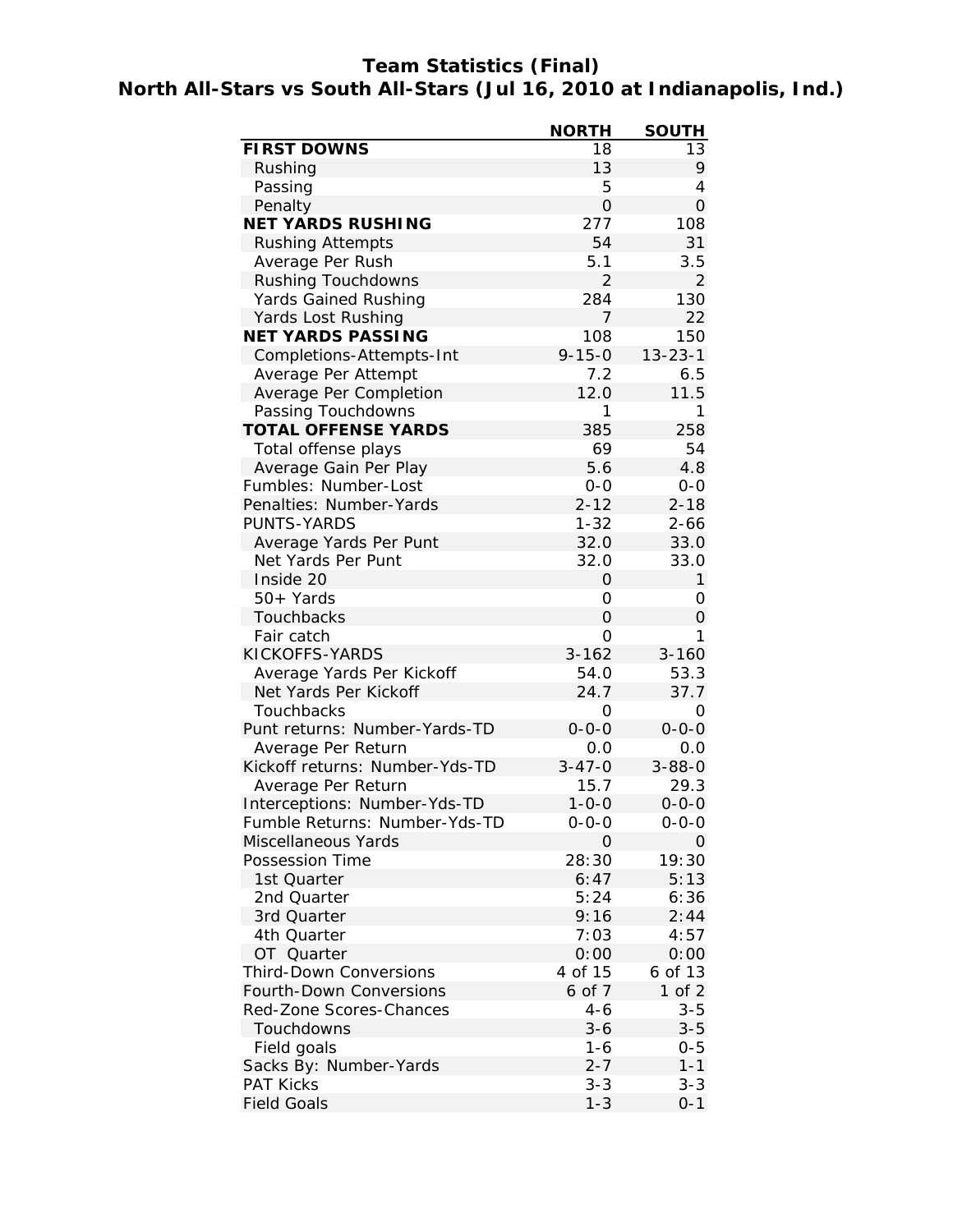# **Individual Statistics (Final) North All-Stars vs South All-Stars (Jul 16, 2010 at Indianapolis, Ind.)**

## **North All-Stars South All-Stars**

| Rushing                         |            | No. Gain Loss |              |                | Net            | TD             | Lq            | Avg          |
|---------------------------------|------------|---------------|--------------|----------------|----------------|----------------|---------------|--------------|
| HARMON, Adam                    | 13         | 93            |              | 1              | 92             | 1              | 41            | 7.1          |
| WODICKA, Daniel                 | 9          | 67            |              | 0              | 67             | 0              | 29            | 7.4          |
| LEE, Cortez                     | 9          | 36            |              | 0              | 36             | 0              | 11            | 4.0          |
| PERKINS, M.                     | 8          | 29            |              | 0              | 29             | 0              | 10            | 3.6          |
| ROUSH, Tyler                    | 3          | 19            |              | 0              | 19             | 0              | 9             | 6.3          |
| GRUBBE, Brandon                 | 6          | 19            |              | 0              | 19             | 1              | 8             | 3.2          |
| SHELTON, B.                     | 4          | 17            |              | 5              | 12             | 0              | 8             | 3.0          |
| HILL, Derrick                   | 1          | 4             |              | O              | 4              | 0              | 4             | 4.0          |
| MILLS, Chris                    | 1          | 0             |              | 1              | -1             | 0              |               | $0 - 1.0$    |
| Totals                          | 54         | 284           |              | 7              | 277            | $\overline{2}$ | 41            | 5.1          |
|                                 |            |               |              |                |                |                |               |              |
| Passing                         |            | C-A-I         |              | Yds            |                | TD Long        |               | <b>Sack</b>  |
| WODICKA, Daniel                 |            | $4 - 7 - 0$   |              | 40             | 1              |                | 15            | 0            |
| MILLS, Chris                    |            | $4 - 6 - 0$   |              | 66             | 0              |                | 47            | 1            |
| LEE, Cortez                     |            | $1 - 2 - 0$   |              | 2              | 0              |                | 2             | 0            |
| Totals                          |            | 9-15-0        |              | 108            | 1              |                | 47            |              |
|                                 |            |               |              |                |                |                |               |              |
|                                 |            |               |              |                |                |                |               |              |
| Receiving                       | No.        |               | Yards        | TD             |                | Long           |               |              |
| HARRAFF, Colin                  |            | 5             | 33           | 1              |                | 9              |               |              |
| WODICKA, Daniel                 | 1          |               | 47           | 0              |                | 47             |               |              |
| SHELTON, B.                     | 1          |               | 15           | 0              |                | 15             |               |              |
| HARMON, Adam                    | 1          |               | 11           | O              |                | 11             |               |              |
| GRUBBE, Brandon                 | 1          |               | 2            | 0              |                | $\overline{2}$ |               |              |
| Totals                          |            | 9             | 108          | 1              |                | 47             |               |              |
|                                 |            |               |              |                |                |                |               |              |
|                                 |            |               |              |                |                |                |               |              |
|                                 |            |               |              |                |                |                |               |              |
| Punting                         | No.        |               | Yds Avg Long |                |                |                | In20          | TВ           |
| MILLS, Chris                    | 1          | <u>32</u>     |              | 32.0           |                | <u>32</u>      | 0             | 0            |
| Totals                          | 1          |               | 32           | 32.0           |                | 32             | 0             | O            |
|                                 |            |               |              |                |                |                |               |              |
|                                 |            | Punt          |              |                | <b>Kickoff</b> |                | Intercept     |              |
| <u>Returns</u>                  | No Yds     |               | Lg No Yds    |                |                |                | Lg No Yds     | Lg           |
| HARMON, Adam                    | O          | 0             | 0            | 1.             | 10             | 10             | 0<br>O        | 0            |
| PORTER, J.                      | 0          | 0             | Οl           | $\overline{2}$ | 37             | 37             | 0             | 0<br>0       |
| HAYDEN, David                   | 0          | 0             | 0            | 0              | $\overline{O}$ | 0              | 1<br>0        | 0            |
| Totals                          | Ο          | 0             | 0            | 3              | 47             | 37             | 1<br>O        | O            |
|                                 |            |               |              |                |                |                |               |              |
| <b>Field goals</b>              | <u>Qtr</u> | <u>Time</u>   |              | <u>Dist</u>    |                |                | <b>Result</b> |              |
| SHORTEN, Eric                   | 1st        | 01:53         |              | 31 yards       |                |                | Missed        |              |
| SHORTEN, Eric                   | 3rd        | 09:43         |              | 33 yards       |                |                | Missed        |              |
| SHORTEN, Eric                   | OT         | 12:00         |              | 24 yards       |                | Good           |               |              |
|                                 |            |               |              |                |                |                |               |              |
| <b>Kickoffs</b>                 | No.        | <b>Yards</b>  |              | Avg            |                | ТВ             | OВ            |              |
|                                 |            |               |              |                |                |                |               |              |
| SHORTEN, Eric                   | 3          |               | 162          | 54.0           |                | Ο              | 0             |              |
|                                 | Run        |               |              | КR             | PR             |                | IR            |              |
| <b>All-purpose</b>              |            | Rcv<br>47     |              | O              | 0              |                | 0             | Total<br>114 |
| WODICKA, Daniel<br>HARMON, Adam | 67<br>92   | 11            |              | 10             | 0              |                | 0             | 113          |

| Rushing        |    | No. Gain Loss Net TD |    |     |   | La | Avq |
|----------------|----|----------------------|----|-----|---|----|-----|
|                |    |                      |    |     |   |    |     |
| HUGHES, Kofi   |    | 48                   | 4  | 44  | O | 12 | 6.3 |
| AHRENS, Austin | 5  | 23                   | 0  | 23  | O | 8  | 4.6 |
| PAPPAS, Ari    | 4  | 22                   | 3  | 19  | 1 | 17 | 4.8 |
| MCCLUNG, A.    | 4  | 14                   | 2  | 12  | O |    | 3.0 |
| SCHAFFER, Adam | 2  | 7                    | 3  | 4   | ი |    | 2.0 |
| DUDLEY, Phil   |    | 13                   | 10 | 3   | 1 |    | 0.4 |
| NOWAKOSKI, J.  | 1  | 3                    | 0  | 3   | O | 3  | 3.0 |
| TEAM           | 1  | O                    | Ω  | റ   | O | Ω  | 0.0 |
| Totals         | 31 | 130                  | 22 | 108 | 2 | 17 | 3.5 |
|                |    |                      |    |     |   |    |     |

| Passing        | $C - A - I$   |     |                | Yds TD Long Sack |               |
|----------------|---------------|-----|----------------|------------------|---------------|
| SCHAFFER, Adam | $5 - 9 - 1$   | 43  |                | 20               |               |
| HUGHES, Kofi   | $5 - 7 - 0$   | 88  |                | 35               |               |
| AHRENS, Austin | $3 - 6 - 0$   | 19  |                |                  | U             |
| DUDLEY, Phil   | $0 - 1 - 0$   | O   | $\mathfrak{g}$ |                  | ∩             |
| Totals         | $13 - 23 - 1$ | 150 |                | 35               | $\mathcal{P}$ |

| Receiving     |    | No. Yards | TD | Long           |
|---------------|----|-----------|----|----------------|
| TORWUDZO, C.  |    | 71        |    | 35             |
| MCCLUNG, A.   | 3  | 33        | O  | 20             |
| FEENEY, Pat   | 3  | 9         | Ω  | $\overline{4}$ |
| WANDLING, Jon |    | 11        | O  | 11             |
| DUDLEY, Phil  |    | 10        | O  | 10             |
| NOWAKOSKI, J. |    | 9         | O  | 9              |
| MACK, Garrett |    |           | ∩  | 7              |
| Totals        | 13 |           |    | 35             |

| <b>Punting</b> |  |         |            | No. Yds Avg Long In20 TB |  |
|----------------|--|---------|------------|--------------------------|--|
| TERRY, Travis  |  |         | 66 33.0 37 |                          |  |
| <b>Totals</b>  |  | 66 33.0 | - 37       |                          |  |

|                | Kickoff Intercept<br>Punt<br>No Yds Lg No Yds Lg No Yds Lg |  |  |                  |    |  |  |
|----------------|------------------------------------------------------------|--|--|------------------|----|--|--|
| <b>Returns</b> |                                                            |  |  |                  |    |  |  |
| DUDLEY, Phil   |                                                            |  |  | $0$   1 25 25    |    |  |  |
| HUGHES, Kofi   |                                                            |  |  | 63               | 42 |  |  |
| Totals         |                                                            |  |  | $0$   3 88 42  0 |    |  |  |

| Field goals    | Otr Time Dist |                             | Result |
|----------------|---------------|-----------------------------|--------|
| PARKS, Michael |               | 2nd $01:19$ 26 yards Missed |        |

|    |              |                  | ΤВ          | OВ                       |
|----|--------------|------------------|-------------|--------------------------|
| 3  | 160          |                  |             |                          |
|    | Rcv          | <b>KR</b>        | IR.         | Total                    |
| 44 | $\mathbf{O}$ | 63               |             | 107                      |
| Ω  | 71           | Ω                | O           | 71                       |
| 12 | 33           | O                | O           | 45                       |
| 3  | 10           | 25               |             | 38                       |
|    |              | No. Yards<br>Run | Avg<br>53.3 | <b>PR</b><br>Ω<br>Ω<br>O |

FUMBLES: North All-Stars-None. South All-Stars-None.

LEE, Cortez 36 0 0 0 0 36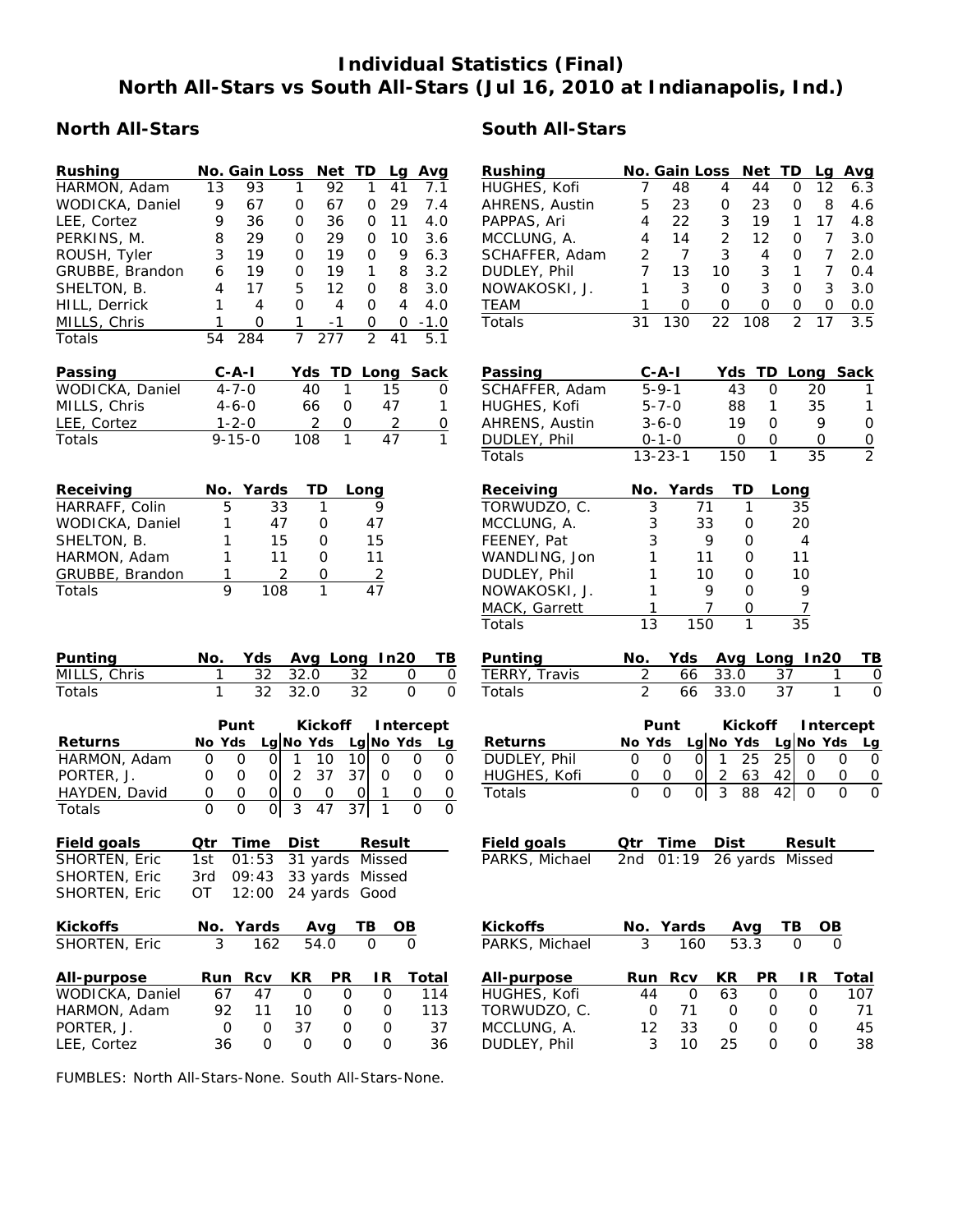### **Defensive Statistics (Final) North All-Stars vs South All-Stars (Jul 16, 2010 at Indianapolis, Ind.)**

|   | # North All-Stars         | Solo           |                |             | <b>Ast Total Sacks-Yds</b> | <b>TFL-Yds</b>           |                          | FF FR-Yds                | Int-Yds BrUp Blks QBH    |                          |                          |                          |
|---|---------------------------|----------------|----------------|-------------|----------------------------|--------------------------|--------------------------|--------------------------|--------------------------|--------------------------|--------------------------|--------------------------|
|   | 17 FEICHTER, L.           | 3              | 3              | 4.5         |                            |                          |                          |                          |                          |                          |                          |                          |
|   | 43 DAVIS, Brandon         | 3              | $\mathbf 0$    | 3.0         | $\overline{\phantom{a}}$   | $2.0 - 5$                | $\qquad \qquad -$        |                          |                          |                          |                          |                          |
|   | 13 MOORE, Scott           | 2              | 2              | 3.0         | $\overline{\phantom{a}}$   |                          | $\overline{a}$           |                          | $\overline{\phantom{a}}$ | 1                        |                          |                          |
|   | 69 ISAAC, Ryan            | $\overline{2}$ | $\mathbf{1}$   | 2.5         |                            | $1.0 - 2$                | $\overline{a}$           |                          |                          |                          |                          |                          |
|   | 21 KISER, Bryce           | $\overline{2}$ | 1              | 2.5         | $1.0 - 4$                  | $1.0 - 4$                | $\overline{\phantom{a}}$ | $\blacksquare$           | $\blacksquare$           | $\overline{\phantom{a}}$ | $\overline{\phantom{a}}$ |                          |
|   | 45 HAYDEN, David          | $\overline{2}$ | $\mathbf{1}$   | 2.5         |                            |                          |                          |                          | $1 - 0$                  |                          |                          |                          |
|   | 5 PORTER, J.              | 2              | 0              | 2.0         | $\overline{a}$             | $\overline{\phantom{a}}$ | $\overline{a}$           | ÷.                       | $\blacksquare$           | $\blacksquare$           | $\overline{\phantom{a}}$ |                          |
|   | 95 BELL, Joe              | $\overline{2}$ | 0              | 2.0         | $1.0 - 3$                  | $2.0 - 9$                | $\overline{\phantom{a}}$ |                          |                          |                          |                          |                          |
|   | 31 FIECHTER, Klay         | 2              | 0              | 2.0         | $\blacksquare$             | $\overline{a}$           | $\overline{a}$           | $\overline{a}$           | $\overline{a}$           | $\blacksquare$           | $\overline{a}$           |                          |
|   | 39 RUSH. Devon            | 1              | $\overline{2}$ | 2.0         | $\overline{\phantom{a}}$   |                          | $\overline{a}$           |                          |                          |                          |                          |                          |
|   | 27 CORPE, Zack            | 1              | $\overline{2}$ | 2.0         | $\blacksquare$             | $\equiv$                 | $\overline{\phantom{a}}$ | $\blacksquare$           | $\blacksquare$           | $\overline{\phantom{a}}$ | $\blacksquare$           | $\blacksquare$           |
|   | 93 TRAVIS, James          | 1              | $\mathbf{1}$   | 1.5         |                            |                          |                          |                          |                          |                          |                          |                          |
|   | 47 KOVACS, Adam           | 1              | 0              | 1.0         | $\blacksquare$             | $1.0 - 2$                | $\overline{a}$           |                          |                          | $\overline{a}$           |                          |                          |
|   | 81 POLLARD, Herman        | 1              | $\Omega$       | 1.0         |                            |                          |                          |                          |                          | 1                        |                          |                          |
|   | 77 HEMMICK, Caleb         | 1              | 0              | 1.0         | $\sim$                     | $\overline{\phantom{a}}$ | $\overline{\phantom{a}}$ | ÷.                       | $\sim$                   | $\overline{a}$           | ÷                        | $\sim$                   |
|   | 49 MILLER, Brady          | $\mathbf{1}$   | $\Omega$       | 1.0         |                            |                          |                          |                          |                          |                          |                          |                          |
|   | 91 TATE. Sanchez          | 0              | $\mathbf{1}$   | 0.5         | $\blacksquare$             | $\overline{\phantom{a}}$ | $\overline{\phantom{m}}$ | $\overline{\phantom{a}}$ | $\blacksquare$           | $\overline{\phantom{a}}$ | $\overline{\phantom{m}}$ | $\sim$                   |
|   | 23 PETERSON, D.           | 0              | $\mathbf{1}$   | 0.5         |                            |                          |                          |                          |                          |                          |                          |                          |
|   | 99 LENTZ, C.              | 0              | $\mathbf{1}$   | 0.5         | $\overline{\phantom{a}}$   | $\overline{\phantom{a}}$ | $\overline{a}$           | $\overline{a}$           | $\overline{a}$           | $\frac{1}{2}$            | $\overline{\phantom{a}}$ |                          |
|   | 19 FOREMAN, Damon         | $\Omega$       | $\mathbf{1}$   | 0.5         |                            |                          | $\overline{\phantom{a}}$ |                          |                          |                          |                          |                          |
|   | 55 EMENHISER, C.          | 0              | $\mathbf{1}$   | 0.5         |                            |                          |                          |                          |                          |                          |                          |                          |
|   | Totals                    | 27             | 18             | 36.0        | $2.0 - 7$                  | $7.0 - 22$               | $\overline{0}$           | $0 - 0$                  | $1 - 0$                  | $\overline{2}$           | $\overline{O}$           | $\mathbf{O}$             |
|   |                           |                |                |             |                            |                          |                          |                          |                          |                          |                          |                          |
|   |                           |                |                |             |                            |                          |                          |                          |                          |                          |                          |                          |
|   | # South All-Stars         | Solo           |                |             | <b>Ast Total Sacks-Yds</b> | <b>TFL-Yds</b>           |                          | FF FR-Yds                | Int-Yds BrUp Blks QBH    |                          |                          |                          |
|   | 40 GILLAM, Joe            | 11             | 8              | 15.0        | $\overline{a}$             | $1.0 - 5$                | ÷,                       | $\overline{a}$           |                          | $\overline{a}$           |                          |                          |
|   | 90 WHITE, Mike            | 3              | 3              | 4.5         | $1.0 - 1$                  | $1.0 - 1$                |                          |                          |                          |                          |                          |                          |
|   | 98 WOODING, Evan          | 2              | 5              | 4.5         | $\blacksquare$             | $\overline{a}$           | $\overline{a}$           | $\overline{a}$           |                          | $\overline{a}$           |                          |                          |
|   | 44 RIPP, Matt             | $\overline{2}$ | $\overline{4}$ | 4.0         |                            |                          |                          |                          |                          |                          |                          |                          |
|   | 16 LEE, Andrew            | 3              | 0              | 3.0         | $\blacksquare$             | $\overline{\phantom{a}}$ | $\overline{\phantom{a}}$ | $\overline{a}$           | $\overline{\phantom{a}}$ | 1                        | $\overline{\phantom{a}}$ |                          |
|   | 42 GREENE, Reuben         | $\overline{2}$ | $\overline{2}$ | 3.0         | $\overline{\phantom{a}}$   |                          | $\overline{a}$           |                          |                          |                          |                          |                          |
|   | 58 EAST, Brian            | 2              | 0              | 2.0         | $\blacksquare$             | $\overline{\phantom{a}}$ | $\overline{\phantom{a}}$ | ÷.                       | $\overline{\phantom{a}}$ | $\overline{\phantom{a}}$ | $\overline{\phantom{a}}$ |                          |
|   | 96 OMOTINUGBON, O.        | $\overline{2}$ | $\mathbf{O}$   | 2.0         | $\overline{\phantom{a}}$   | $1.0 - 1$                | $\overline{a}$           |                          |                          |                          |                          |                          |
|   | 54 KENT, James            | 1              | 2              | 2.0         | $\blacksquare$             |                          | ÷,                       |                          |                          | $\overline{a}$           |                          |                          |
|   | 46 WISNEWSKI, K.          | 1              | $\overline{2}$ | 2.0         |                            |                          |                          |                          |                          |                          |                          |                          |
|   | 50 BAKER, Cody            | 0              | 4              | 2.0         | $\blacksquare$             | $\overline{a}$           | $\overline{\phantom{a}}$ | $\overline{a}$           | $\sim$                   | $\blacksquare$           | $\overline{\phantom{a}}$ | $\sim$                   |
|   | 36 DWENGER, Mitch         | $\mathbf 0$    | $\overline{4}$ | 2.0         | $\overline{\phantom{a}}$   |                          |                          |                          |                          |                          |                          |                          |
| 4 | GARRETT, J.               | 1              | $\mathbf{1}$   | 1.5         | $\blacksquare$             | $\overline{\phantom{a}}$ | $\overline{\phantom{0}}$ | $\overline{a}$           | $\overline{a}$           | 1                        | $\overline{\phantom{a}}$ |                          |
|   | 6 CONNOR, Tim             | $\Omega$       | 3              | 1.5         |                            |                          |                          |                          |                          |                          |                          |                          |
|   | 32 HIGH, Taje             | 1              | 0              | 1.0         | $\overline{\phantom{a}}$   |                          |                          | ÷,                       | $\blacksquare$           | $\overline{\phantom{a}}$ |                          |                          |
|   | 64 MASSENGALE, M.         | 1              | $\Omega$       | 1.0         |                            |                          |                          |                          |                          |                          |                          |                          |
|   | 94 SCISCOE, S.            | 1              | 0              | 1.0         | $\blacksquare$             | $\overline{a}$           | $\overline{\phantom{a}}$ | $\blacksquare$           | $\sim$                   | $\blacksquare$           | $\overline{\phantom{a}}$ |                          |
|   | 26 O'BRIEN, Scott         | 1              | $\Omega$       | 1.0         |                            |                          | $\overline{\phantom{a}}$ |                          |                          | $\overline{\phantom{a}}$ |                          | $\overline{\phantom{a}}$ |
|   | 38 HACKER, Todd<br>Totals | 0<br>34        | 2<br>40        | 1.0<br>54.0 | $1.0 - 1$                  | $3.0 - 7$                | $\overline{0}$           | $0 - 0$                  | $0 - 0$                  | $\overline{2}$           | O                        | $\mathbf{O}$             |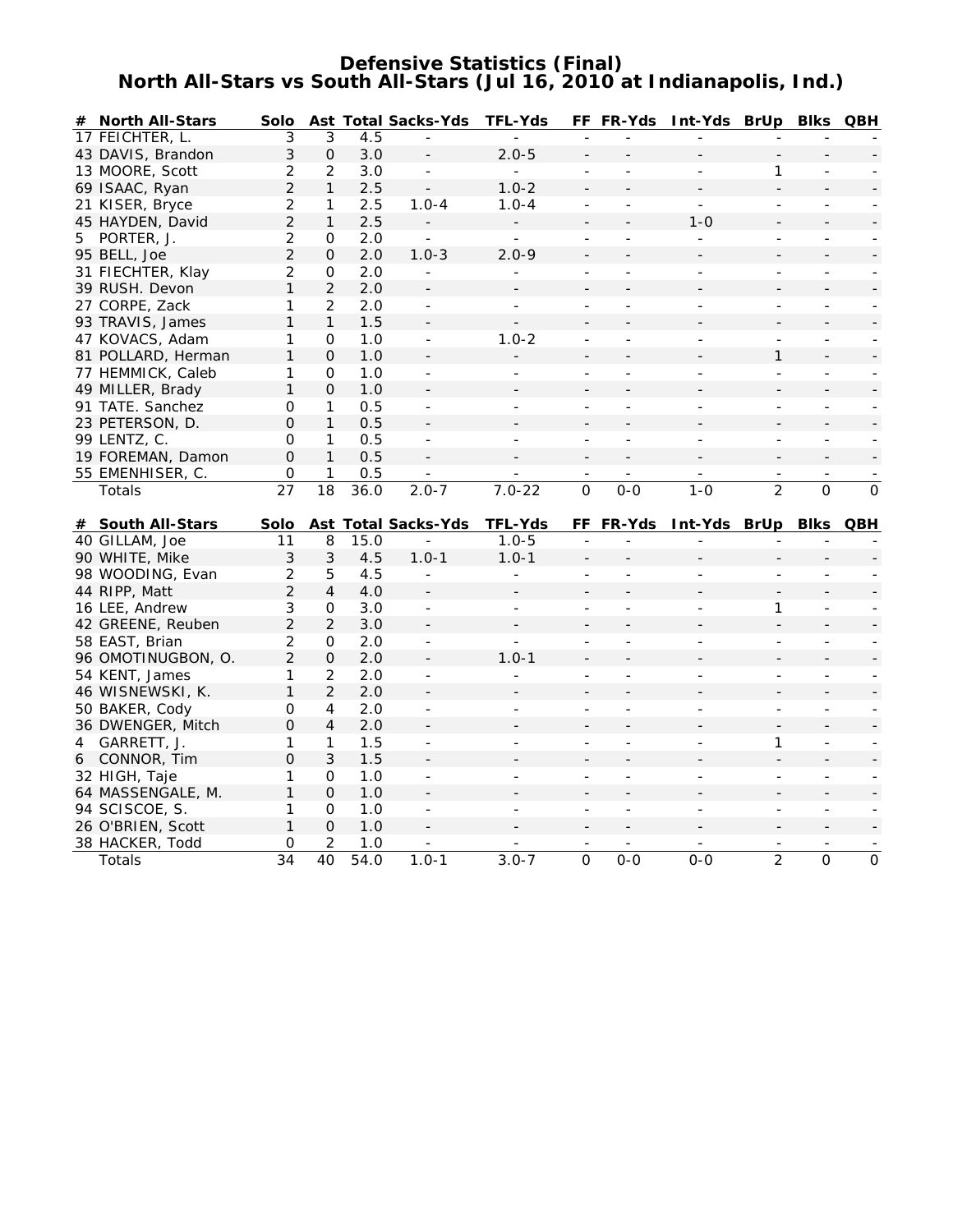### **Quickie Statistics (Final) North All-Stars vs South All-Stars (Jul 16, 2010 at Indianapolis, Ind.)**

|                                   | <b>NORTH</b> | <b>SOUTH</b>  |
|-----------------------------------|--------------|---------------|
| Score                             | 24           | 21            |
| <b>FIRST DOWNS</b>                | 18           | 13            |
| <b>RUSHES-YARDS (NET)</b>         | 54-277       | $31 - 108$    |
| <b>PASSING YDS (NET)</b>          | 108          | 150           |
| Passes Att-Comp-Int               | $15 - 9 - 0$ | $23 - 13 - 1$ |
| <b>TOTAL OFFENSE PLAYS-YARDS</b>  | 69-385       | 54-258        |
| Fumble Returns-Yards              | $0 - 0$      | $0 - 0$       |
| <b>Punt Returns-Yards</b>         | $0 - 0$      | $0 - 0$       |
| Kickoff Returns-Yards             | $3 - 47$     | $3 - 88$      |
| <b>Interception Returns-Yards</b> | $1 - \Omega$ | $0 - 0$       |
| Punts (Number-Avg)                | $1 - 32.0$   | $2 - 33.0$    |
| Fumbles-Lost                      | $0 - 0$      | $0 - 0$       |
| Penalties-Yards                   | $2 - 12$     | $2 - 18$      |
| <b>Possession Time</b>            | 28:30        | 19:30         |
| <b>Third-Down Conversions</b>     | 4 of 15      | 6 of 13       |
| <b>Fourth-Down Conversions</b>    | 6 of 7       | $1$ of $2$    |
| Red-Zone Scores-Chances           | $4-6$        | $3 - 5$       |

| <b>North All-Stars</b> |                                                                                       | <b>South All-Stars</b> |                      |                         |                       |
|------------------------|---------------------------------------------------------------------------------------|------------------------|----------------------|-------------------------|-----------------------|
| <b>Rushing</b>         | <b>No. Gain Loss</b><br>Net TD<br>Lg Avg                                              | <b>Rushing</b>         |                      | No. Gain Loss Net TD    | Lg<br>Avg             |
| HARMON, Adam           | 13<br>93<br>1<br>92<br>1<br>41<br>7.1                                                 | HUGHES, Kofi           | 48<br>7              | 4<br>44<br>0            | 12<br>6.3             |
| WODICKA, Daniel        | 29<br>7.4<br>9<br>67<br>67<br>0<br>$\mathsf{O}$                                       | AHRENS, Austin         | 23<br>5              | 23<br>$\mathbf 0$<br>0  | 8<br>4.6              |
| LEE, Cortez            | 36<br>36<br>11<br>9<br>$\mathsf{O}$<br>$\mathsf{O}$<br>4.0                            | PAPPAS, Ari            | 22<br>4              | 3<br>19<br>$\mathbf{1}$ | 17<br>4.8             |
| PERKINS, M.            | 29<br>29<br>10<br>8<br>$\Omega$<br>$\Omega$<br>3.6                                    | MCCLUNG, A.            | 14<br>4              | 2<br>12<br>$\Omega$     | $\overline{7}$<br>3.0 |
| Passing                | $C - A - I$<br>Yds<br>TD Long Sack                                                    | Passing                | $C-A-I$              | Yds TD Long Sack        |                       |
| WODICKA, Daniel        | $4 - 7 - 0$<br>40<br>$\mathbf{1}$<br>15<br>0                                          | SCHAFFER, Adam         | $5 - 9 - 1$          | 43<br>$\Omega$          | 20<br>1               |
| MILLS, Chris           | 66<br>$\mathsf{O}\xspace$<br>47<br>$4 - 6 - 0$<br>1                                   | HUGHES, Kofi           | $5 - 7 - 0$          | 88<br>1                 | 35<br>$\mathbf{1}$    |
| Receiving              | No. Yards<br>TD<br>Long                                                               | Receiving              | No. Yards            | TD<br>Long              |                       |
| HARRAFF, Colin         | 5<br>$\overline{33}$<br>$\mathbf{1}$<br>9                                             | TORWUDZO, C.           | $\overline{3}$<br>71 | $\mathbf{1}$<br>35      |                       |
| WODICKA, Daniel        | 1<br>47<br>47<br>0                                                                    | MCCLUNG, A.            | 3<br>33              | 20<br>$\mathbf 0$       |                       |
| SHELTON, B.            | 1<br>15<br>15<br>0                                                                    | FEENEY, Pat            | 3<br>9               | $\mathbf 0$             | $\overline{4}$        |
| HARMON, Adam           | 1<br>11<br>11<br>$\mathbf 0$                                                          | WANDLING, Jon          | 11<br>1              | $\Omega$<br>11          |                       |
| Punting                | Yds Avg Long In20<br>TВ<br>No.                                                        | Punting                | No.                  | Yds Avg Long In20       | TВ                    |
| MILLS, Chris           | $\overline{32}$<br>32.0<br>$\Omega$<br>32<br>$\Omega$                                 | TERRY, Travis          | $\mathcal{P}$<br>66  | 33.0<br>37              | 0                     |
| <b>Punt Returns</b>    | No. Yards<br>TD<br>Long                                                               | <b>Punt Returns</b>    | No. Yards            | TD<br>Long              |                       |
| <b>Kick Returns</b>    | No. Yards<br>TD<br>Long                                                               | <b>Kick Returns</b>    | No. Yards            | TD<br>Long              |                       |
| PORTER, J.             | $\overline{37}$<br>2<br>$\mathbf 0$<br>37                                             | HUGHES, Kofi           | $\overline{2}$<br>63 | $\mathbf 0$<br>42       |                       |
| HARMON, Adam           | 10<br>10<br>1<br>$\mathbf 0$                                                          | DUDLEY, Phil           | 25<br>1              | 25<br>$\mathbf 0$       |                       |
| <b>Tackles</b>         | UA-A<br>Total<br><b>Sacks</b><br>TFL                                                  | <b>Tackles</b>         | UA-A<br>Total        | <b>Sacks</b>            | TFL                   |
| FEICHTER, L.           | $3 - 3$<br>4.5<br>0.0<br>0.0                                                          | GILLAM, Joe            | $11 - 8$<br>15.0     | 0.0                     | 1.0                   |
| DAVIS, Brandon         | $3 - 0$<br>3.0<br>0.0<br>2.0                                                          | WHITE, Mike            | $3 - 3$<br>4.5       | 1.0                     | 1.0                   |
| MOORE, Scott           | $2 - 2$<br>3.0<br>0.0<br>0.0                                                          | WOODING, Evan          | $2 - 5$<br>4.5       | 0.0                     | 0.0                   |
| ISAAC, Ryan            | $2 - 1$<br>2.5<br>1.0<br>0.0                                                          | RIPP, Matt             | $2 - 4$<br>4.0       | 0.0                     | 0.0                   |
| Otr<br>Time            | <b>Scoring Play</b>                                                                   |                        |                      |                         | V-H                   |
| 08:40<br>1st           | SOUTH - DUDLEY, Phil 1 yd run (PARKS, Michael kick), 8-69 3:20                        |                        |                      |                         | $0 - 7$               |
| 07:22<br>2nd           | SOUTH - PAPPAS, Ari 3 yd run (PARKS, Michael kick), 14-80 6:31                        |                        |                      |                         | $0 - 14$              |
| 11:15<br>4th           | NORTH - GRUBBE, Brandon 2 yd run (SHORTEN, Eric kick), 16-67 7:44                     |                        |                      |                         | $7 - 14$              |
| 02:39                  | NORTH - HARMON, Adam 1 yd run (SHORTEN, Eric kick), 13-89 5:29                        |                        |                      |                         | $14 - 14$             |
| 12:00<br>OT            | NORTH - HARRAFF, Colin 5 yd pass from WODICKA, Daniel (SHORTEN, Eric kick), 4-10 0:00 |                        |                      |                         | $21 - 14$             |
| 12:00                  | SOUTH - TORWUDZO, C. 6 yd pass from HUGHES, Kofi (PARKS, Michael kick), 3-10 0:00     |                        |                      |                         | $21 - 21$             |
| 12:00                  | NORTH - SHORTEN, Eric 24 yd field goal, 4-3 0:00                                      |                        |                      |                         | $24 - 21$             |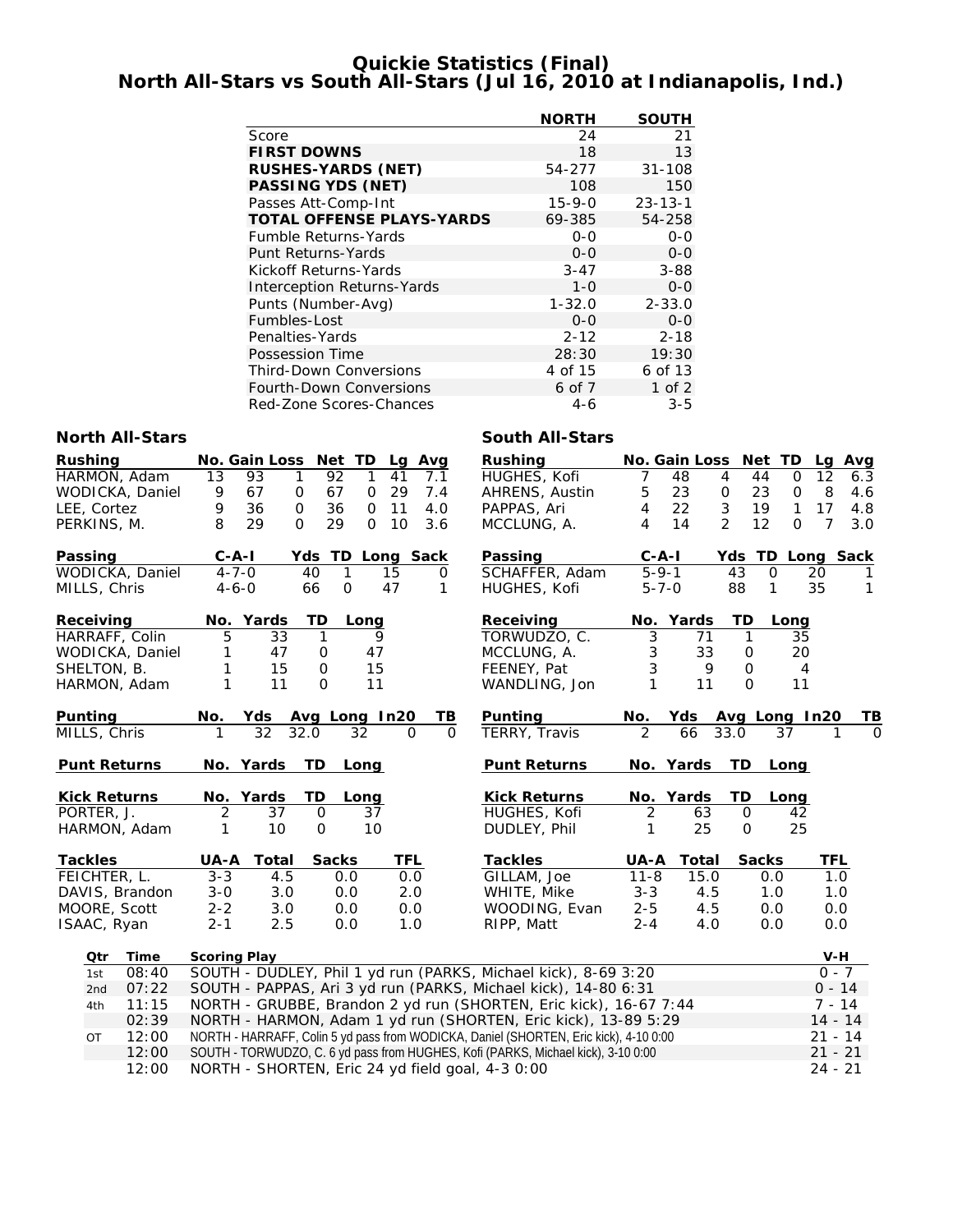### **Play-by-Play Summary (1st quarter) North All-Stars vs South All-Stars (Jul 16, 2010 at Indianapolis, Ind.)**

|                                       | South wins toss, will receive. North defends the south goal.                                                                 |                |
|---------------------------------------|------------------------------------------------------------------------------------------------------------------------------|----------------|
| 1-10 North 40                         | NORTH ball on NORTH40.<br>SHORTEN, Eric kickoff 50 yards to the SOUTH10, HUGHES, Kofi return 21 yards to the                 |                |
|                                       | SOUTH31 (FEICHTER, L.).                                                                                                      |                |
| 1-10 South 31                         | AHRENS, Austin pass incomplete to MCCLUNG, A                                                                                 |                |
| 2-10 South 31                         | DUDLEY, Phil rush for loss of 6 yards to the SOUTH25 (BELL, Joe).                                                            |                |
| 3-16 South 25                         | SCHAFFER, Adam pass complete to MCCLUNG, A. for 20 yards to the SOUTH45, 1ST DOWN SOUTH P1<br>(CORPE, Zack; FOREMAN, Damon). |                |
| 1-10 South 45                         | AHRENS, Austin rush for 8 yards to the NORTH47 (DAVIS, Brandon).                                                             |                |
| 2-2 North 47                          | HUGHES, Kofi pass complete to TORWUDZO, C. for 35 yards to the NORTH12, 1ST DOWN SOUTH,                                      | P <sub>2</sub> |
|                                       | out-of-bounds.                                                                                                               |                |
| 1-10 North 12                         | DUDLEY, Phil rush for 7 yards to the NORTH5 (PORTER, J.).                                                                    |                |
| North 05<br>$2 - 3$                   | DUDLEY, Phil rush for 4 yards to the NORTH1, 1ST DOWN SOUTH (HAYDEN, David).                                                 | R <sub>3</sub> |
| 1-G<br>North 01                       | DUDLEY, Phil rush for 1 yard to the NORTHO, TOUCHDOWN, clock 08:40.                                                          |                |
| $1-G$<br>North 03                     | PARKS, Michael kick attempt good.                                                                                            |                |
|                                       | South All-Stars 7, North All-Stars 0<br>8 plays, 69 yards, 3:25                                                              |                |
|                                       | PARKS, Michael kickoff 45 yards to the NORTH15, PORTER, J. return 0 yards to the NORTH15                                     |                |
|                                       | (LEE, Andrew).                                                                                                               |                |
| NORTH ALL-STARS drive start at 08:35. |                                                                                                                              |                |
| 1-10 North 15                         | WODICKA, Daniel pass complete to SHELTON, B. for 15 yards to the NORTH30, 1ST DOWN NORTH                                     | <b>P1</b>      |
|                                       | (BAKER, Cody; WOODING, Evan).                                                                                                |                |
| 1-10 North 30                         | SHELTON, B. rush for 6 yards to the NORTH36 (GILLAM, Joe).                                                                   |                |
| North 36<br>$2 - 4$                   | WODICKA, Daniel rush for 3 yards to the NORTH39 (GILLAM, Joe).                                                               |                |
| $3 - 1$<br>North 39                   | WODICKA, Daniel pass complete to HARRAFF, Colin for 9 yards to the NORTH48, 1ST DOWN                                         | P <sub>2</sub> |
| 1-10 North 48                         | NORTH.<br>SHELTON, B. rush for 8 yards to the SOUTH44 (GILLAM, Joe; BAKER, Cody).                                            |                |
| $2 - 2$<br>South 44                   | HARMON, Adam rush for 8 yards to the SOUTH36, 1ST DOWN NORTH (CONNOR, Tim; HACKER, Todd).                                    | R <sub>3</sub> |
| 1-10 South 36                         | WODICKA, Daniel rush for 9 yards to the SOUTH27 (HACKER, Todd; GILLAM, Joe).                                                 |                |
| $2 - 1$<br>South 27                   | SHELTON, B. rush for loss of 5 yards to the SOUTH32 (GILLAM, Joe).                                                           |                |
| $3-6$<br>South 32                     | WODICKA, Daniel rush for 2 yards to the SOUTH30 (KENT, James).                                                               |                |
| South 30<br>$4 - 4$                   | WODICKA, Daniel pass complete to HARMON, Adam for 11 yards to the SOUTH19, 1ST DOWN                                          | P <sub>4</sub> |
|                                       | NORTH, out-of-bounds.                                                                                                        |                |
| 1-10 South 19                         | SHELTON, B. rush for 3 yards to the SOUTH16 (WOODING, Evan).                                                                 |                |
| $2 - 7$<br>South 16                   | HARMON, Adam rush for loss of 1 yard to the SOUTH17 (OMOTINUGBON, O.).                                                       |                |
| $3 - 8$<br>South 17                   | WODICKA, Daniel rush for 4 yards to the SOUTH13, out-of-bounds.                                                              |                |
| South 13<br>$4 - 4$                   | SHORTEN, Eric field goal attempt from 31 MISSED - wide left, spot at SOUTH20, clock 01:53.                                   |                |
| SOUTH ALL-STARS drive start at 01:53. | 14 plays, 72 yards, 6:42                                                                                                     |                |
| 1-10 South 20                         | SCHAFFER, Adam pass complete to FEENEY, Pat for 4 yards to the SOUTH24 (CORPE, Zack; TATE.                                   |                |
|                                       | Sanchez).                                                                                                                    |                |
| South 24<br>2-6                       | AHRENS, Austin rush for 5 yards to the SOUTH29 (MILLER, Brady).                                                              |                |
| $3 - 1$<br>South 29                   | HUGHES, Kofi rush for 11 yards to the SOUTH40, 1ST DOWN SOUTH (TRAVIS, James; LENTZ, C.).                                    | R4             |
| 1-10 South 40                         | PENALTY SOUTH delay of game 5 yards to the SOUTH35.                                                                          |                |
| 1-15 South 35                         | SCHAFFER, Adam pass complete to WANDLING, Jon for 11 yards to the SOUTH46.                                                   |                |
|                                       | END OF 1st QUARTER: South All-Stars 7, North All-Stars 0                                                                     |                |

|                        |       | <b>Time</b> |   | 1st Downs    |   |   | Conversions |         |         |                  |                  |
|------------------------|-------|-------------|---|--------------|---|---|-------------|---------|---------|------------------|------------------|
| <b>Quarter Summary</b> | Score | <b>Poss</b> | R | P            | X |   | 3rd         | 4th     | Rushina | Passing          | <b>Penalties</b> |
| North All-Stars        |       | 0.06:42     |   | $\mathbf{R}$ |   |   | 4 1-3       | - 1 - 1 | 10-37   | $3 - 3 - 0 - 35$ | 0-0              |
| South All-Stars        |       | 05.18       |   |              |   | 4 | 1-1         | റ-റ     | 7-30    | $4 - 5 - 0 - 70$ | $1 - 5$          |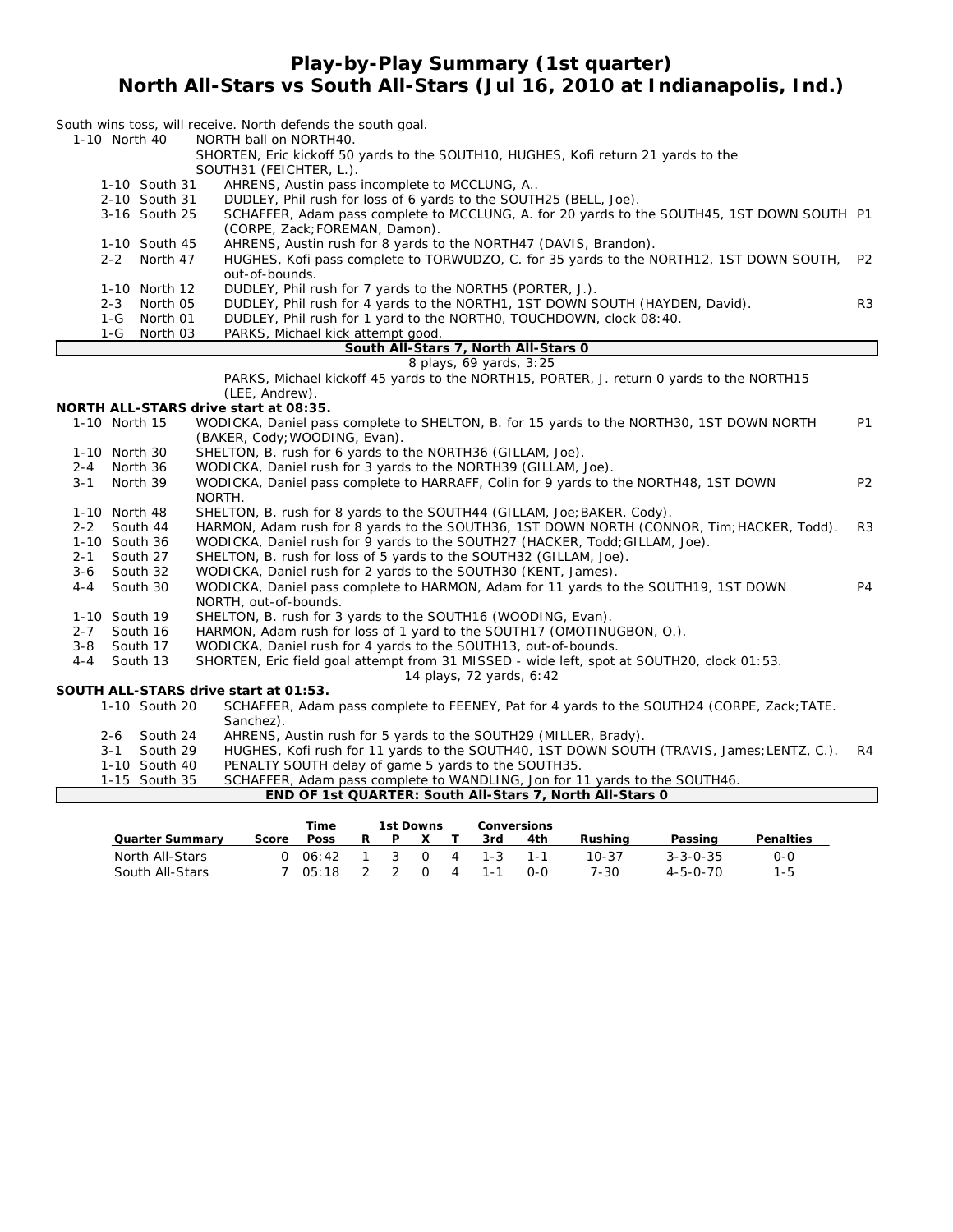### **Play-by-Play Summary (2nd quarter) North All-Stars vs South All-Stars (Jul 16, 2010 at Indianapolis, Ind.)**

| $2 - 4$ | South 46      | Start of 2nd quarter, clock 12:00.                                                       |                |
|---------|---------------|------------------------------------------------------------------------------------------|----------------|
| $2 - 4$ | South 46      | AHRENS, Austin rush for 3 yards to the SOUTH49 (RUSH. Devon; KISER, Bryce).              |                |
| $3 - 1$ | South 49      | PAPPAS, Ari rush for 2 yards to the NORTH49, 1ST DOWN SOUTH (ISAAC, Ryan; FEICHTER, L.). | R <sub>5</sub> |
|         | 1-10 North 49 | SCHAFFER, Adam pass incomplete to WANDLING, Jon, dropped pass.                           |                |
|         | 2-10 North 49 | AHRENS, Austin pass complete to FEENEY, Pat for 4 yards to the NORTH45.                  |                |
|         | 3-6 North 45  | HUGHES, Kofi rush for 4 yards to the NORTH41 (MOORE, Scott; EMENHISER, C.).              |                |
|         | 4-2 North 41  | Timeout South All-Stars, clock 09:18.                                                    |                |
|         | 4-2 North 41  | MCCLUNG, A. rush for 5 yards to the NORTH36, 1ST DOWN SOUTH.                             | R <sub>6</sub> |
|         | 1-10 North 36 | AHRENS, Austin pass complete to NOWAKOSKI, J. for 9 yards to the NORTH27 (MOORE, Scott). |                |
| $2 - 1$ | North 27      | HUGHES, Kofi rush for 7 yards to the NORTH20, 1ST DOWN SOUTH, out-of-bounds.             | R7             |
|         | 1-10 North 20 | PAPPAS, Ari rush for 17 yards to the NORTH3, 1ST DOWN SOUTH (POLLARD, Herman).           | R <sub>8</sub> |
|         | 1-G North 03  | PAPPAS, Ari rush for 3 yards to the NORTHO, TOUCHDOWN, clock 07:22.                      |                |
|         | 1-G North 03  | PARKS, Michael kick attempt good.                                                        |                |
|         |               |                                                                                          |                |

#### **South All-Stars 14, North All-Stars 0** *14 plays, 80 yards, 6:37*

PARKS, Michael kickoff 56 yards to the NORTH4, HARMON, Adam return 10 yards to the NORTH14 (GREENE, Reuben;RIPP, Matt), PENALTY NORTH illegal block 7 yards to the NORTH7, 1st and 10, NORTH ball on NORTH7.

### **NORTH ALL-STARS drive start at 07:16.**

- 1-10 North 07 GRUBBE, Brandon rush for 7 yards to the NORTH14 (GARRETT, J.;GILLAM, Joe).
- 2-3 North 14 LEE, Cortez rush for 11 yards to the NORTH25, 1ST DOWN NORTH (WISNEWSKI, K.;CONNOR, Tim). R5 1-10 North 25 ROUSH, Tyler rush for 8 yards to the NORTH33.
- 2-2 North 33 PERKINS, M. rush for 4 yards to the NORTH37, 1ST DOWN NORTH (WHITE, Mike; DWENGER, Mitch). R6<br>1-10 North 37 ROUSH. Tyler rush for 2 vards to the NORTH39 (DWENGER. Mitch; WHITE, Mike).
- ROUSH, Tyler rush for 2 yards to the NORTH39 (DWENGER, Mitch; WHITE, Mike).
- 2-8 North 39 LEE, Cortez rush for 2 yards to the NORTH41 (EAST, Brian).
- 3-6 North 41 PERKINS, M. rush for 4 yards to the NORTH45 (RIPP, Matt).
- 4-2 North 45 Timeout North All-Stars, clock 03:07.
- 4-2 North 45 LEE, Cortez rush for 1 yard to the NORTH46 (KENT, James;WHITE, Mike).

*8 plays, 39 yards, 4:19*

### **SOUTH ALL-STARS drive start at 02:57.**

1-10 North 46 HUGHES, Kofi pass complete to TORWUDZO, C. for 30 yards to the NORTH16, 1ST DOWN SOUTH P9 (PETERSON, D.;FEICHTER, L.).

- 1-10 North 16 PAPPAS, Ari rush for loss of 3 yards to the NORTH19 (DAVIS, Brandon).
- 2-13 North 19 AHRENS, Austin pass incomplete to DUDLEY, Phil (MOORE, Scott).
- 3-13 North 19 HUGHES, Kofi pass complete to DUDLEY, Phil for 10 yards to the NORTH9 (KISER, Bryce).
- 4-3 North 09 Timeout South All-Stars, clock 01:23.
- 4-3 North 09 Timeout North All-Stars, clock 01:23.
	- PARKS, Michael field goal attempt from 26 MISSED wide left, spot at NORTH20, clock 01:19.

#### *5 plays, 37 yards, 1:38*

### **NORTH ALL-STARS drive start at 01:19.**

- 1-10 North 20 MILLS, Chris pass complete to HARRAFF, Colin for 4 yards to the NORTH24, out-of-bounds.
- 2-6 North 24 MILLS, Chris pass incomplete to HARRAFF, Colin.
- 3-6 North 24 MILLS, Chris sacked for loss of 1 yard to the NORTH23 (WHITE, Mike).
- 4-7 North 23 Timeout North All-Stars, clock 00:23.

### MILLS, Chris punt 32 yards to the SOUTH45, out-of-bounds.

#### *3 plays, 3 yards, 0:59*

### **SOUTH ALL-STARS drive start at 00:20.**

- 1-10 South 45 NOWAKOSKI, J. rush for 3 yards to the SOUTH48 (RUSH. Devon).
- 2-7 South 48 TEAM rush for no gain to the SOUTH48.
- 3-7 South 48 SCHAFFER, Adam sacked for loss of 3 yards to the SOUTH45 (BELL, Joe). End of half, clock 00:00.

#### *3 plays, 0 yards, 0:20* **END OF 2nd QUARTER: South All-Stars 14, North All-Stars 0**

South All-Stars 7 06:42 4 1 0 5 1-4 1-1 11-38 4-6-0-53 0-0

| END OF 200 QUARTER: SOUTH AII-Stars 14, NORTH AII-Stars O |       |             |   |   |           |               |     |                    |          |                 |                  |  |
|-----------------------------------------------------------|-------|-------------|---|---|-----------|---------------|-----|--------------------|----------|-----------------|------------------|--|
|                                                           |       | Time        |   |   | 1st Downs |               |     | <b>Conversions</b> |          |                 |                  |  |
| <b>Quarter Summary</b>                                    | Score | <b>Poss</b> | R | P |           |               | 3rd | 4th                | Rushina  | Passing         | <b>Penalties</b> |  |
| North All-Stars                                           |       | $05:18$ 2   |   |   | റ         | $\mathcal{P}$ | በ-2 | ົດ-1               | $9 - 38$ | $1 - 2 - 0 - 4$ |                  |  |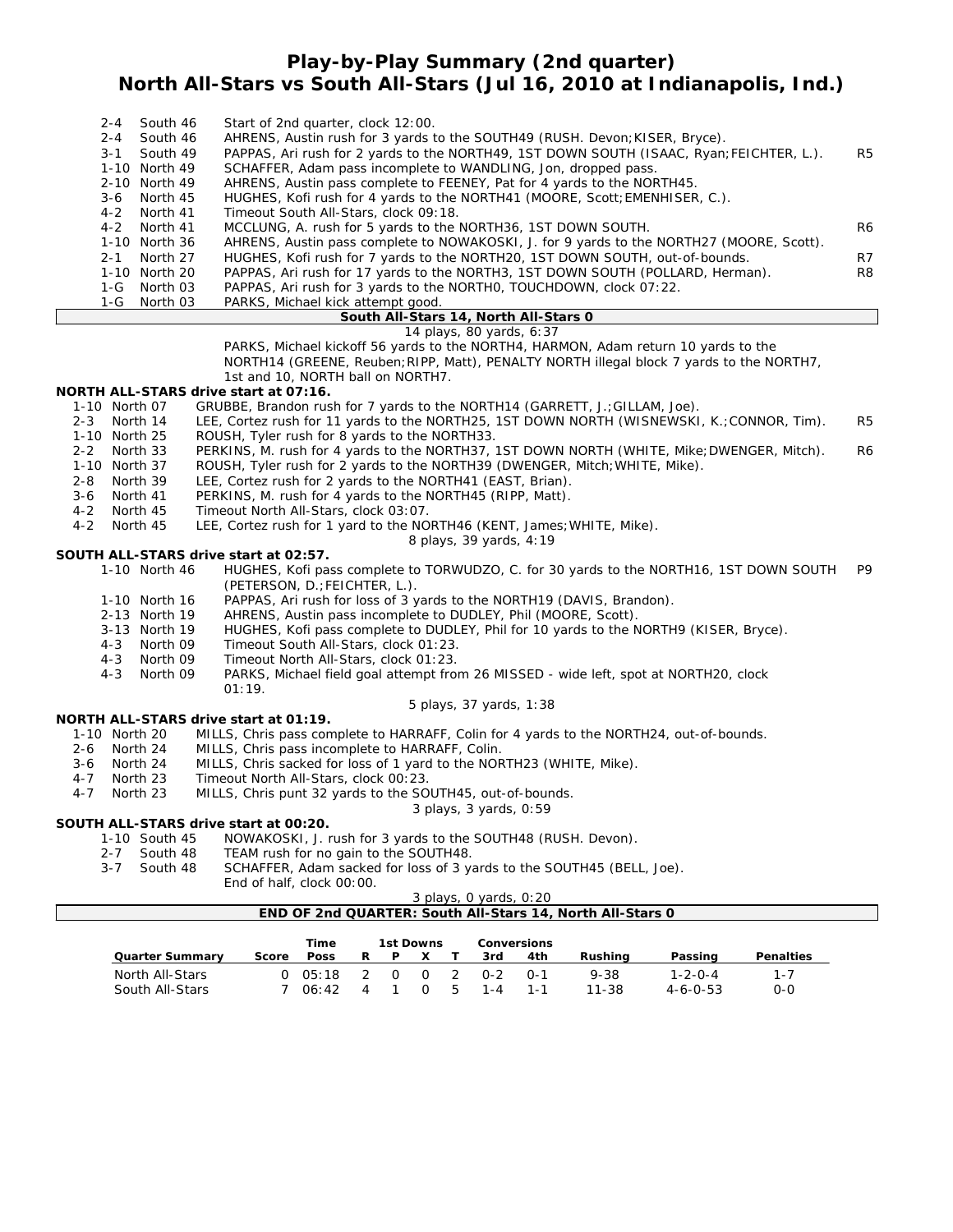### **Play-by-Play Summary (3rd quarter) North All-Stars vs South All-Stars (Jul 16, 2010 at Indianapolis, Ind.)**

Start of 3rd quarter, clock 12:00, SOUTH ball on SOUTH40.

PARKS, Michael kickoff 59 yards to the NORTH1, PORTER, J. return 37 yards to the NORTH38  $(GIII)$   $M$ ,  $I$ oe).

|         |                     | UULLAWI, JUEJ.                                                                                    |                 |
|---------|---------------------|---------------------------------------------------------------------------------------------------|-----------------|
|         |                     | NORTH ALL-STARS drive start at 11:53.                                                             |                 |
|         | 1-10 North 38       | HARMON, Adam rush for 14 yards to the SOUTH48, 1ST DOWN NORTH (GREENE, Reuben; WOODING,<br>Evan). | R7              |
|         | 1-10 South 48       | WODICKA, Daniel rush for 29 yards to the SOUTH19, 1ST DOWN NORTH (LEE, Andrew).                   | R <sub>8</sub>  |
|         | 1-10 South 19       | HARMON, Adam rush for 1 yard to the SOUTH18 (WOODING, Evan; BAKER, Cody).                         |                 |
| $2 - 9$ | South 18            | WODICKA, Daniel pass incomplete to HARRAFF, Colin.                                                |                 |
| $3 - 9$ | South 18            | Timeout North All-Stars, clock 10:23.                                                             |                 |
| $3 - 9$ | South 18            | WODICKA, Daniel rush for 2 yards to the SOUTH16 (GREENE, Reuben).                                 |                 |
| $4 - 7$ | South 16            | SHORTEN, Eric field goal attempt from 33 MISSED - wide left, spot at SOUTH20, clock 09:43.        |                 |
|         |                     | 6 plays, 46 yards, 2:10                                                                           |                 |
|         |                     | SOUTH ALL-STARS drive start at 09:43.                                                             |                 |
|         | 1-10 South 20       | AHRENS, Austin pass complete to MCCLUNG, A. for 6 yards to the SOUTH26.                           |                 |
|         | $2 - 4$<br>South 26 | HUGHES, Kofi rush for 10 yards to the SOUTH36, 1ST DOWN SOUTH (MOORE, Scott; FEICHTER, L.). R10   |                 |
|         | 1-10 South 36       | DUDLEY, Phil rush for loss of 2 yards to the SOUTH34 (DAVIS, Brandon).                            |                 |
|         | 2-12 South 34       | AHRENS, Austin pass incomplete to DUDLEY, Phil.                                                   |                 |
|         | 3-12 South 34       | HUGHES, Kofi sacked for loss of 4 yards to the SOUTH30 (KISER, Bryce).                            |                 |
|         | 4-16 South 30       | TERRY, Travis punt 37 yards to the NORTH33, fair catch by CORPE, Zack.                            |                 |
|         |                     | 5 plays, 10 yards, 2:44                                                                           |                 |
|         |                     | NORTH ALL-STARS drive start at 06:59.                                                             |                 |
|         | 1-10 North 33       | LEE, Cortez rush for 7 yards to the NORTH40 (GILLAM, Joe; CONNOR, Tim).                           |                 |
| $2 - 3$ | North 40            | PERKINS, M. rush for 2 yards to the NORTH42 (WISNEWSKI, K.; BAKER, Cody).                         |                 |
| $3 - 1$ | North 42            | HARMON, Adam rush for 4 yards to the NORTH46, 1ST DOWN NORTH (GILLAM, Joe).                       | R <sub>9</sub>  |
|         | 1-10 North 46       | GRUBBE, Brandon rush for 8 yards to the SOUTH46 (EAST, Brian).                                    |                 |
| $2 - 2$ | South 46            | LEE, Cortez rush for 3 yards to the SOUTH43, 1ST DOWN NORTH (WHITE, Mike).                        | <b>R10</b>      |
|         | 1-10 South 43       | GRUBBE, Brandon rush for 2 yards to the SOUTH41 (WOODING, Evan; GILLAM, Joe).                     |                 |
| $2 - 8$ | South 41            | ROUSH, Tyler rush for 9 yards to the SOUTH32, 1ST DOWN NORTH (WOODING, Evan).                     | R <sub>11</sub> |
|         | 1-10 South 32       | PERKINS, M. rush for 5 yards to the SOUTH27 (GILLAM, Joe).                                        |                 |
| $2 - 5$ | South 27            | LEE, Cortez pass incomplete to HIMES, Laneil (LEE, Andrew).                                       |                 |
| $3 - 5$ | South 27            | LEE, Cortez rush for 4 yards to the SOUTH23 (WOODING, Evan; RIPP, Matt).                          |                 |
| $4 - 1$ | South 23            | LEE, Cortez pass complete to GRUBBE, Brandon for 2 yards to the SOUTH21, 1ST DOWN NORTH,          | P12             |
|         |                     | out-of-bounds.                                                                                    |                 |
|         | 1-10 South 21       | PERKINS, M. rush for 2 yards to the SOUTH19 (HIGH, Taje).                                         |                 |
|         | 2-8 South 19        | PERKINS, M. rush for 10 yards to the SOUTH9, 1ST DOWN NORTH (LEE, Andrew).                        | R <sub>13</sub> |
|         | 1-G South 09        | Timeout North All-Stars, clock 00:24.                                                             |                 |
|         | 1-G South 09        | LEE, Cortez rush for 4 yards to the SOUTH5 (OMOTINUGBON, O.).                                     |                 |
|         |                     | END OF 3rd QUARTER: South All-Stars 14, North All-Stars 0                                         |                 |
|         |                     | <b>There</b> is a strip<br>$A = 1$ $B = 1$<br>$\mathcal{L}$                                       |                 |

|                        |       | Time                            |     |   | 1st Downs |         | <b>Conversions</b> |         |                 |                  |
|------------------------|-------|---------------------------------|-----|---|-----------|---------|--------------------|---------|-----------------|------------------|
| <b>Quarter Summary</b> | Score | <b>Poss</b>                     |     | P |           | 3rd     | 4th                | Rushina | Passing         | <b>Penalties</b> |
| North All-Stars        |       | 0.09.09                         | - 6 |   |           | $0 - 1$ | റ-റ                | 16-106  | $1 - 3 - 0 - 2$ | 0-0              |
| South All-Stars        |       | $\bigcap$ $\bigcirc$ $\cdot$ 44 |     |   | $\Omega$  | $0 - 1$ | <u>ດ-ດ</u>         | 3-4     | $1 - 2 - 0 - 6$ | 0-0              |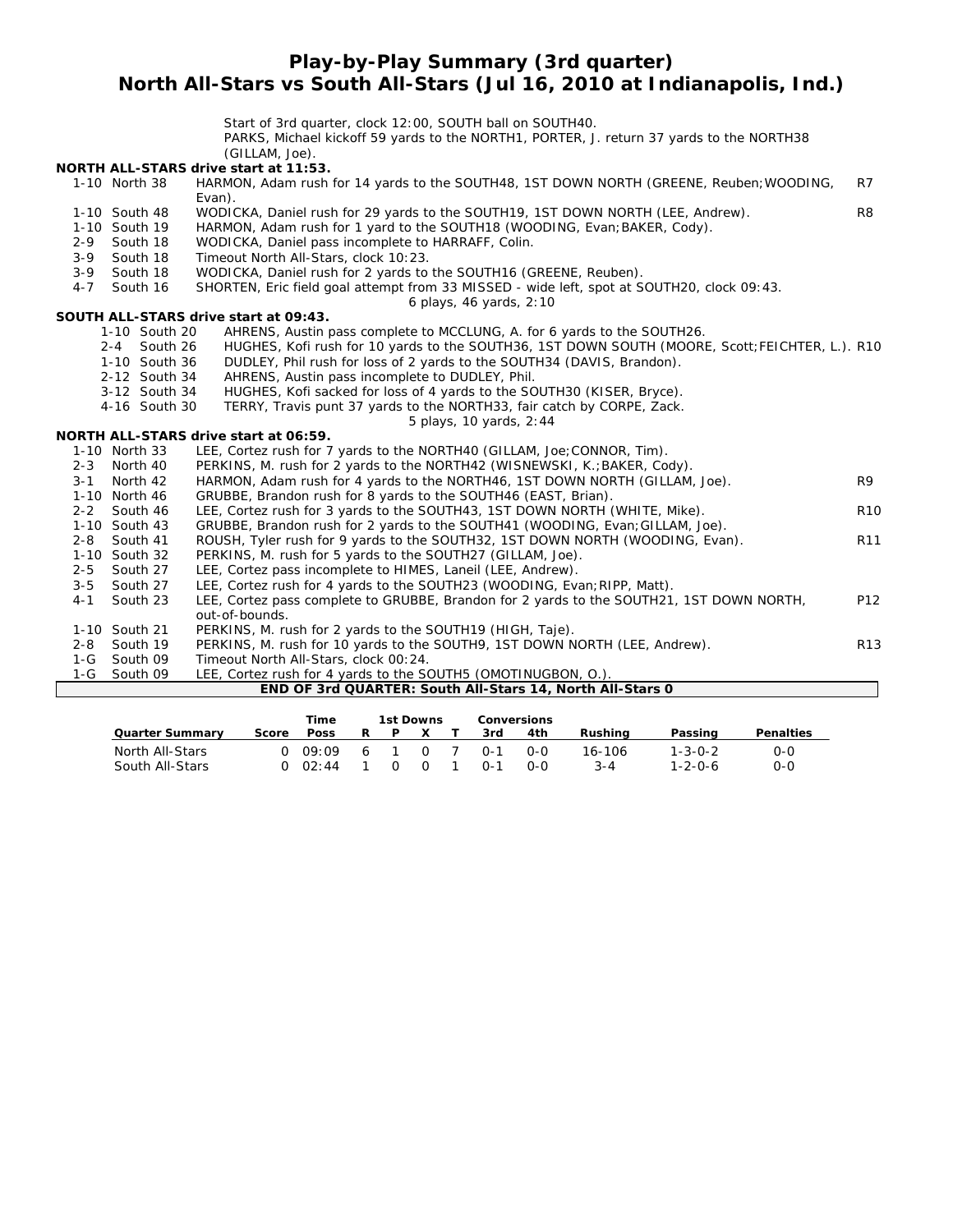# **Play-by-Play Summary (4th quarter) North All-Stars vs South All-Stars (Jul 16, 2010 at Indianapolis, Ind.)**

| South 05<br>2-G<br>2-G<br>South 05                              | Start of 4th quarter, clock 12:00.<br>HARMON, Adam rush for 3 yards to the SOUTH2 (RIPP, Matt; GILLAM, Joe).                                                                                                                  |                 |
|-----------------------------------------------------------------|-------------------------------------------------------------------------------------------------------------------------------------------------------------------------------------------------------------------------------|-----------------|
| 3-G South 02<br>South 03<br>$1-G$                               | GRUBBE, Brandon rush for 2 yards to the SOUTHO, TOUCHDOWN, clock 11:15.<br>SHORTEN, Eric kick attempt good.                                                                                                                   |                 |
|                                                                 | South All-Stars 14, North All-Stars 7                                                                                                                                                                                         |                 |
|                                                                 | 16 plays, 67 yards, 7:54                                                                                                                                                                                                      |                 |
|                                                                 | SHORTEN, Eric kickoff 56 yards to the SOUTH4, HUGHES, Kofi return 42 yards to the SOUTH46                                                                                                                                     |                 |
|                                                                 | (FEICHTER, L.).                                                                                                                                                                                                               |                 |
|                                                                 | SOUTH ALL-STARS drive start at 11:05.                                                                                                                                                                                         |                 |
| 1-10 South 46<br>2-3 North 47<br>1-10 North 42<br>1-23 South 45 | MCCLUNG, A. rush for 7 yards to the NORTH47 (FIECHTER, Klay).<br>AHRENS, Austin rush for 5 yards to the NORTH42, 1ST DOWN SOUTH (FIECHTER, Klay).<br>PENALTY SOUTH holding 13 yards to the SOUTH45.<br>SOUTH ball on SOUTH45. | R <sub>11</sub> |
| 1-23 South 45                                                   | 1st and $11$ .                                                                                                                                                                                                                |                 |
| 1-11 South 45                                                   | SCHAFFER, Adam pass incomplete to PENNINGTON, T                                                                                                                                                                               |                 |
| 2-11 South 45                                                   | 3rd and $11$ .                                                                                                                                                                                                                |                 |
| 3-11 South 45                                                   | HUGHES, Kofi rush for 12 yards to the NORTH43, 1ST DOWN SOUTH.                                                                                                                                                                | R <sub>12</sub> |
| 1-10 North 43                                                   | AHRENS, Austin rush for 2 yards to the NORTH41 (TRAVIS, James).                                                                                                                                                               |                 |
| 2-8 North 41<br>3-7 North 40<br>4-7<br>North 40                 | SCHAFFER, Adam pass complete to FEENEY, Pat for 1 yard to the NORTH40 (CORPE, Zack).<br>HUGHES, Kofi pass incomplete to FEENEY, Pat (POLLARD, Herman).<br>TERRY, Travis punt 29 yards to the NORTH11, out-of-bounds.          |                 |
|                                                                 | 7 plays, 14 yards, 2:57                                                                                                                                                                                                       |                 |
|                                                                 | NORTH ALL-STARS drive start at 08:08.                                                                                                                                                                                         |                 |
| 1-10 North 11<br>1-10 North 23                                  | WODICKA, Daniel rush for 12 yards to the NORTH23, 1ST DOWN NORTH, out-of-bounds.<br>WODICKA, Daniel pass incomplete to HILL, Derrick (GARRETT, J.).                                                                           | R <sub>14</sub> |
| 2-10 North 23                                                   | HARMON, Adam rush for 9 yards to the NORTH32 (O'BRIEN, Scott).                                                                                                                                                                |                 |
| 3-1 North 32                                                    | WODICKA, Daniel rush for 3 yards to the NORTH35, 1ST DOWN NORTH (GILLAM, Joe).                                                                                                                                                | <b>R15</b>      |
| 1-10 North 35<br>2-10 North 35                                  | WODICKA, Daniel pass incomplete to HARRAFF, Colin.<br>WODICKA, Daniel rush for 3 yards to the NORTH38 (WISNEWSKI, K.).                                                                                                        |                 |
| $3 - 7$<br>North 38                                             | MILLS, Chris pass complete to HARRAFF, Colin for 6 yards to the NORTH44, out-of-bounds.                                                                                                                                       |                 |
| 4-1<br>North 44                                                 | Timeout North All-Stars, clock 05:58.                                                                                                                                                                                         |                 |
| 4-1<br>North 44                                                 | HARMON, Adam rush for 8 yards to the SOUTH48, 1ST DOWN NORTH (DWENGER, Mitch; KENT, James). R16                                                                                                                               |                 |
| 1-10 South 48                                                   | PERKINS, M. rush for no gain to the SOUTH48 (GILLAM, Joe).                                                                                                                                                                    |                 |
| 2-10 South 48                                                   | HILL, Derrick rush for 4 yards to the SOUTH44 (DWENGER, Mitch; GILLAM, Joe).                                                                                                                                                  |                 |
| $3-6$<br>South 44                                               | LEE, Cortez rush for 2 yards to the SOUTH42 (RIPP, Matt).                                                                                                                                                                     |                 |
| South 42<br>4-4                                                 | HARMON, Adam rush for 41 yards to the SOUTH1, 1ST DOWN NORTH (GARRETT, J.).                                                                                                                                                   | R <sub>17</sub> |
| South 01<br>1-G                                                 | HARMON, Adam rush for 1 yard to the SOUTHO, TOUCHDOWN, clock 02:39.                                                                                                                                                           |                 |
| $1-G$<br>South 03                                               | SHORTEN, Eric kick attempt good.<br>South All-Stars 14, North All-Stars 14                                                                                                                                                    |                 |
|                                                                 | 13 plays, 89 yards, 5:35                                                                                                                                                                                                      |                 |
|                                                                 | SHORTEN, Eric kickoff 56 yards to the SOUTH4, DUDLEY, Phil return 25 yards to the SOUTH29                                                                                                                                     |                 |
|                                                                 | (HEMMICK, Caleb).                                                                                                                                                                                                             |                 |
|                                                                 | SOUTH ALL-STARS drive start at 02:33.                                                                                                                                                                                         |                 |
| 1-10 South 29                                                   | DUDLEY, Phil rush for loss of 2 yards to the SOUTH27 (KOVACS, Adam).                                                                                                                                                          |                 |
| 2-12 South 27                                                   | HUGHES, Kofi pass complete to MACK, Garrett for 7 yards to the SOUTH34, out-of-bounds                                                                                                                                         |                 |
| 3-5 South 34                                                    | (MOORE, Scott).<br>SCHAFFER, Adam pass complete to MCCLUNG, A. for 7 yards to the SOUTH41, 1ST DOWN SOUTH,                                                                                                                    | P13             |
|                                                                 | out-of-bounds (FEICHTER, L.).                                                                                                                                                                                                 |                 |
| 1-10 South 41<br>South 43<br>2-8                                | MCCLUNG, A. rush for 2 yards to the SOUTH43 (PORTER, J.).<br>HUGHES, Kofi pass incomplete to MACK, Garrett.                                                                                                                   |                 |
| South 43<br>$3 - 8$                                             | SCHAFFER, Adam pass intercepted by HAYDEN, David at the NORTH48, HAYDEN, David return 0                                                                                                                                       |                 |
|                                                                 | yards to the NORTH48.                                                                                                                                                                                                         |                 |
|                                                                 | 6 plays, 14 yards, 1:44                                                                                                                                                                                                       |                 |
|                                                                 | NORTH ALL-STARS drive start at 00:49.                                                                                                                                                                                         |                 |
| 1-10 North 48                                                   | MILLS, Chris pass complete to HARRAFF, Colin for 9 yards to the SOUTH43, out-of-bounds.                                                                                                                                       |                 |
| South 43<br>2-1                                                 | MILLS, Chris pass incomplete to WODICKA, Daniel.                                                                                                                                                                              |                 |
| 3-1<br>South 43                                                 | HARMON, Adam rush for no gain to the SOUTH43 (WHITE, Mike).                                                                                                                                                                   |                 |
| 4-1<br>South 43                                                 | WODICKA, Daniel rush for 12 yards to the SOUTH31 (MCCLUNG, A.), PENALTY NORTH illegal                                                                                                                                         |                 |
| South 48<br>4-6                                                 | procedure 5 yards to the SOUTH48, NO PLAY.<br>MILLS, Chris pass complete to WODICKA, Daniel for 47 yards to the SOUTH1, 1ST DOWN NORTH                                                                                        | P18             |
|                                                                 | (GREENE, Reuben).                                                                                                                                                                                                             |                 |
|                                                                 | End of game, clock 00:00.                                                                                                                                                                                                     |                 |

*4 plays, 51 yards, 0:49*

**END OF 4th QUARTER: South All-Stars 14, North All-Stars 14**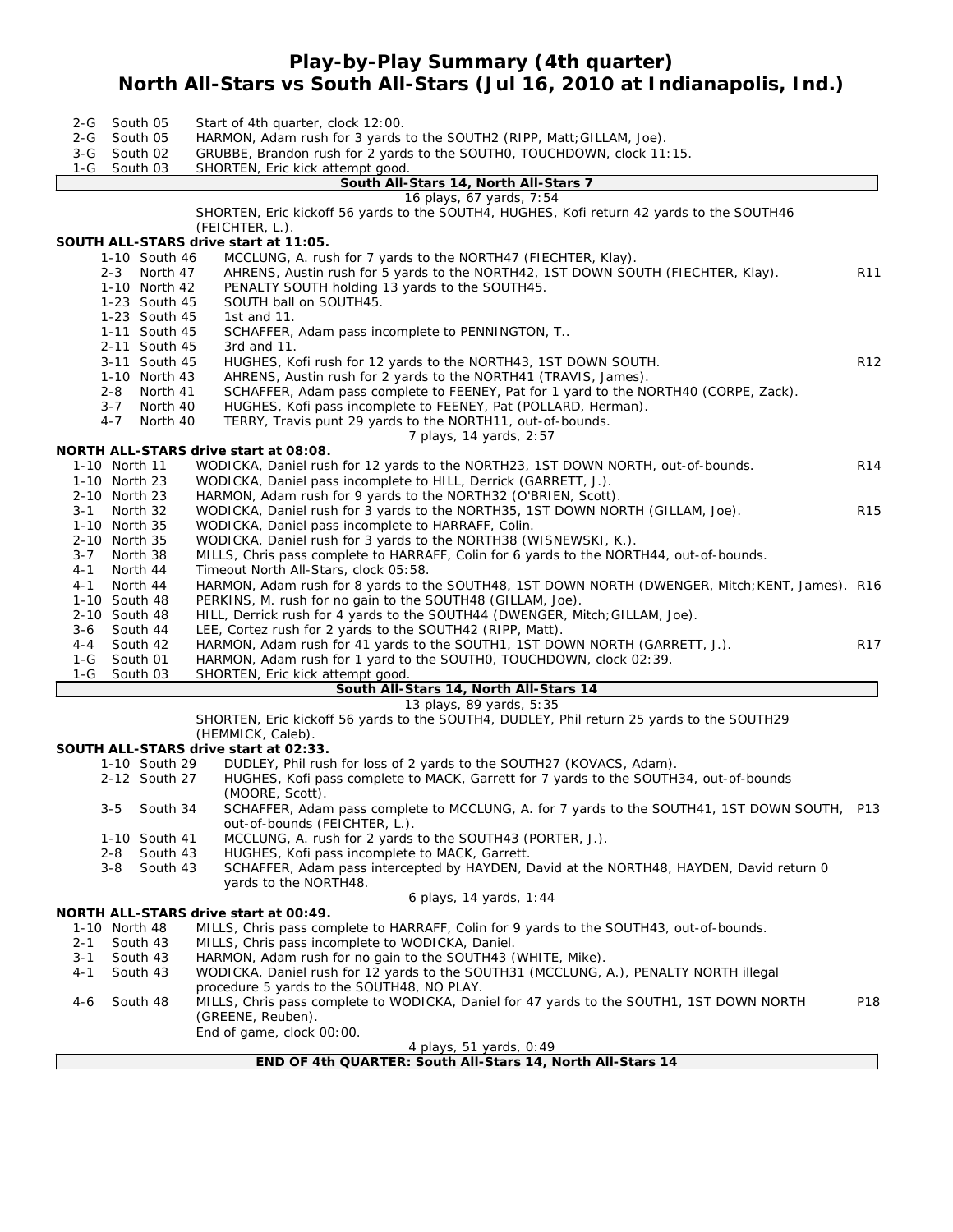# **Play-by-Play Summary (4th quarter) North All-Stars vs South All-Stars (Jul 16, 2010 at Indianapolis, Ind.)**

|                        |       | Time                                     |   |   | 1st Downs    | <b>Conversions</b>  |     |         |                  |                  |
|------------------------|-------|------------------------------------------|---|---|--------------|---------------------|-----|---------|------------------|------------------|
| <b>Quarter Summary</b> | Score | <b>Poss</b>                              | R | P | $\mathsf{X}$ | 3rd                 | 4th | Rushina | Passing          | <b>Penalties</b> |
| North All-Stars        |       | $14 \t07:19 \t4 \t1 \t0 \t5 \t2-5 \t3-3$ |   |   |              |                     |     | 13-88   | $3 - 6 - 0 - 62$ | 1-5              |
| South All-Stars        |       | $0.04:41$ 2 1                            |   |   |              | $\bigcap_{2}$ 3 2-4 | റ-റ | 6-26    | $3 - 7 - 1 - 15$ | $1 - 1.3$        |